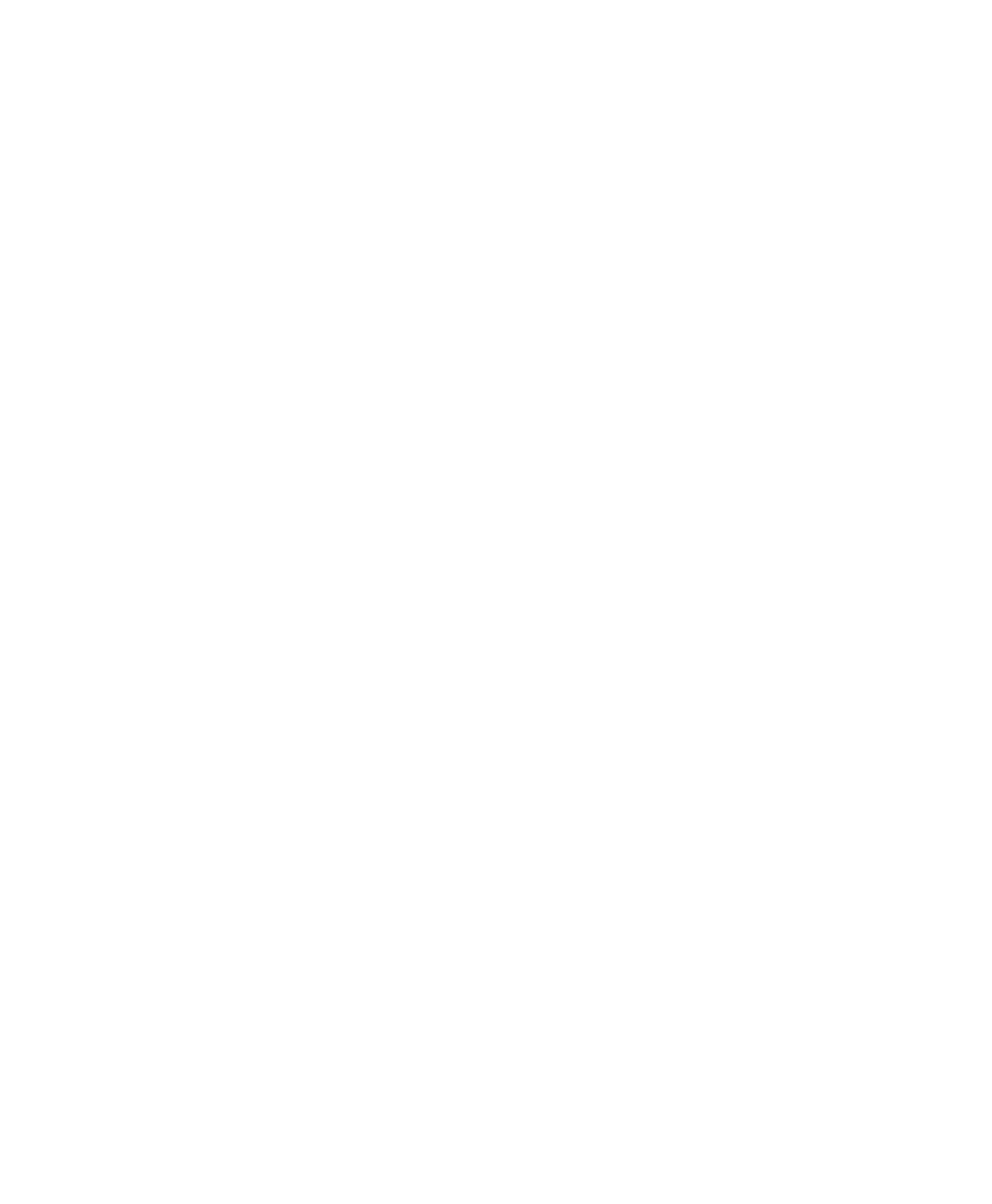

# SAINT STEPHEN BYZANTINE CATHOLIC CHURCH

 4141 Laurence Avenue, Allen Park, MI 48101 December 22nd, 2019 313-382-5901

*website:* saintstephenbyzantine.church

| Priest:  | Rev. John R.P. Russell, M.Div.                     |                          |
|----------|----------------------------------------------------|--------------------------|
|          |                                                    | cell phone: 412-378-0308 |
|          | email:                                             | jrprussell@gmail.com     |
| Deacon:  | Rev. Deacon Lawrence Hendricks                     |                          |
| Cantors: | Pani Mary Hendricks, Theresa Szatkowski, Nick Wood |                          |

### **Glory to Jesus Christ! Welcome to St. Stephen!**

You are welcome here. Join us in prayer and worship of almighty God – Father, Son, and Holy Spirit.

#### **About the Parish**

St. Stephen Byzantine Catholic Church, led by the Holy Spirit, is called to evangelize – to proclaim the Gospel of Jesus Christ. We commit ourselves to welcoming and caring for all of God's children.

We are a parish of the Byzantine Ruthenian Catholic Eparchy of Parma, an eparchy of the Byzantine Ruthenian Metropolitan Church *sui iuris* of Pittsburgh. Bishop Milan (Lach) of Parma is our bishop. Archbishop William (Skurla) of Pittsburgh is our Metropolitan. We are in communion with our holy father Francis, the Pope of Rome.

"We are Catholics with the common heritage of our Orthodox brothers but in unity with the Holy Father in Rome." – Bishop Milan

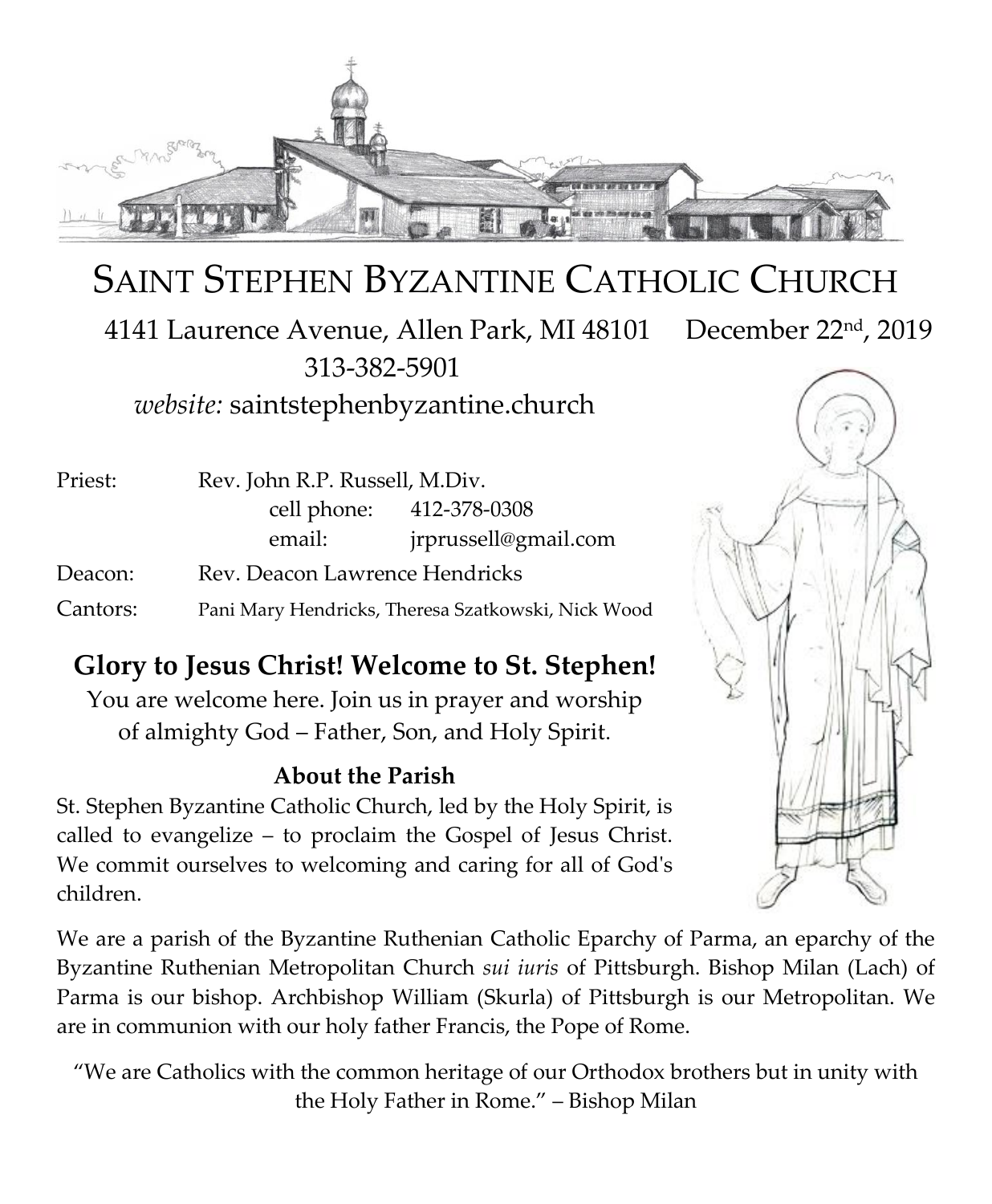# LITURGICAL SERVICE TIMES

Sunday **Matins** at 8:00am Sunday & Saturday **Divine Liturgy** at 10:00am Wednesday & Friday evening at 7:00pm, followed by **Confession** Saturday evening **Vespers** at 5:00pm, followed by **Confession**

# HOLY MYSTERIES

#### **Holy Baptism and Chrismation**

All you who have been baptized into Christ have been clothed in Christ. Alleluia!

Those who are not yet baptized and/or chrismated, contact Fr. John. Your life depends on it! A period of preparation and instruction (catechumenate) of at least one full year may precede adult baptisms and/or chrismations.

If you are expecting a child, please contact Fr. John to arrange for the child's baptism, chrismation, and communion (traditionally forty days after birth).

#### **Holy Communion**

Unless we eat the body and drink the blood of the Lord, we have no life in us.

Holy Communion is first received when we are baptized and chrismated. Thereafter, we receive frequently to nourish and sustain us in our life in Christ. Before we receive, we prepare according to our ability with prayer (traditionally including Vespers & Matins), fasting (traditionally from midnight or from Vespers), and holy repentance.

Those unable to attend Divine Liturgies, please contact Fr. John to arrange for him to bring them holy communion.

#### **Holy Repentance**

All of us sin and fall short of the glory of God. As often as we fall, let us get up again! Never despair of salvation, for God loves us and forgives us as often as we repent. Opportunities for confession are scheduled most Fridays and Saturdays after Vespers and other times by appointment. Just ask!

Four times a year, once during each of the penitential seasons, we celebrate the full Office of Holy Repentance, which includes psalms, readings, prayers and the opportunity for private confession and absolution. We will next celebrate this during the Great Fast, **Thursday, March 19th at 7pm**.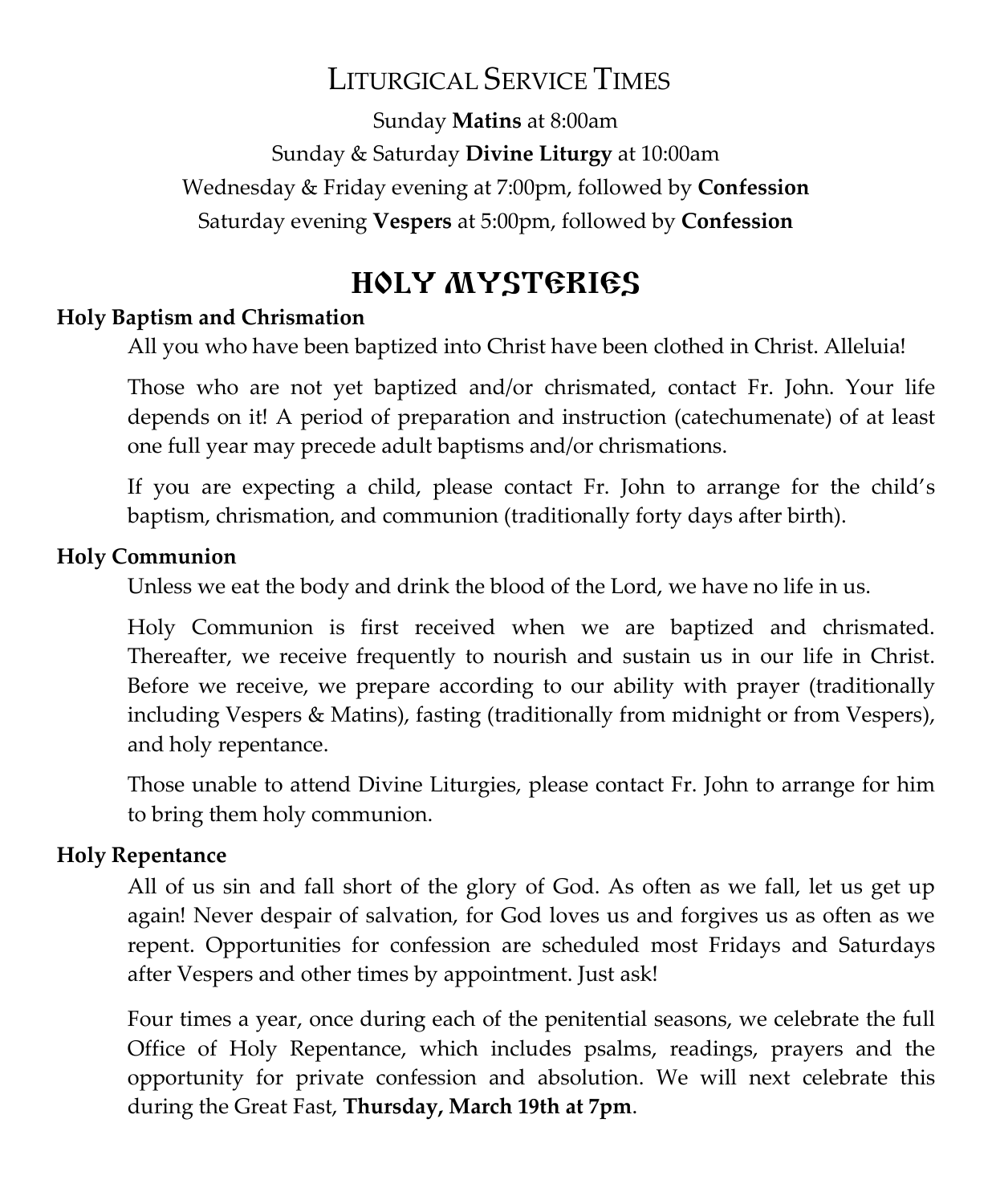#### **Holy Anointing**

Holy anointing is offered to all in need of healing every year on Holy Wednesday. If anyone is sick, call Fr. John (412-378-0308), and he will come pray over you and anoint you with oil in the name of the Lord. This is not only for the dying, but for all who are in need of healing. Before surgery of any kind, it is good to first be anointed.

#### **Monasticism**

Monks and nuns are witnesses to the gospel carrying on the spirit of martyrdom and prophecy in the Church today. You may inquire at these monasteries to pursue this vocation:

**Holy Resurrection Monastery** 300 S 2nd Ave, PO Box 276, St. Nazianz, WI 54232 (920) 881-4009 monks@hrmonline.org hrmonline.org

**Christ the Bridegroom Monastery** 17485 Mumford Rd. Burton, OH 44021 440-834-0290 christthebridegroom@gmail.com christthebridegroom.org

#### **Holy Matrimony**

We rejoice with those preparing to be crowned in marriage. They are an icon of Christ and his Church. Contact Fr. John at least six months in advance of your wedding date to begin marriage preparation (and before you rent a hall!).

#### **Holy Orders**

For the sake of holy order, the Church needs deacons, priests, and bishops (and also readers, cantors, and subdeacons). Contact Fr. John to discuss the possibility of serving the Church in ordained ministry. The eparchy's Director of Vocations is the Rt. Rev. Mitred Archpriest Marek Visnovsky 216-741-8773 ext. 6; frmvisnovsky@parma.org

#### **Funerals**

Brothers and sisters, we are going to die. It is good to remember this daily and to always be prepared for it. We know not the hour.

Death does not end our relationship with those who have died. We venerate the bodies of our departed saints and loved ones, because we believe in the resurrection. It is a work of mercy and a sign of faith in the coming resurrection to bury the dead and to pray for them.

The Church understandingly permits but does not prefer or encourage cremation, because we expect the resurrection of the body. The funeral must be celebrated in the church with the body prior to the cremation.

Our departed loved one attends the funeral with us and is not closed off from us. Many of the prayers are prayers *of* the departed person, to which we give voice. As a sign of this, when possible, the casket is traditionally open until the end of the funeral.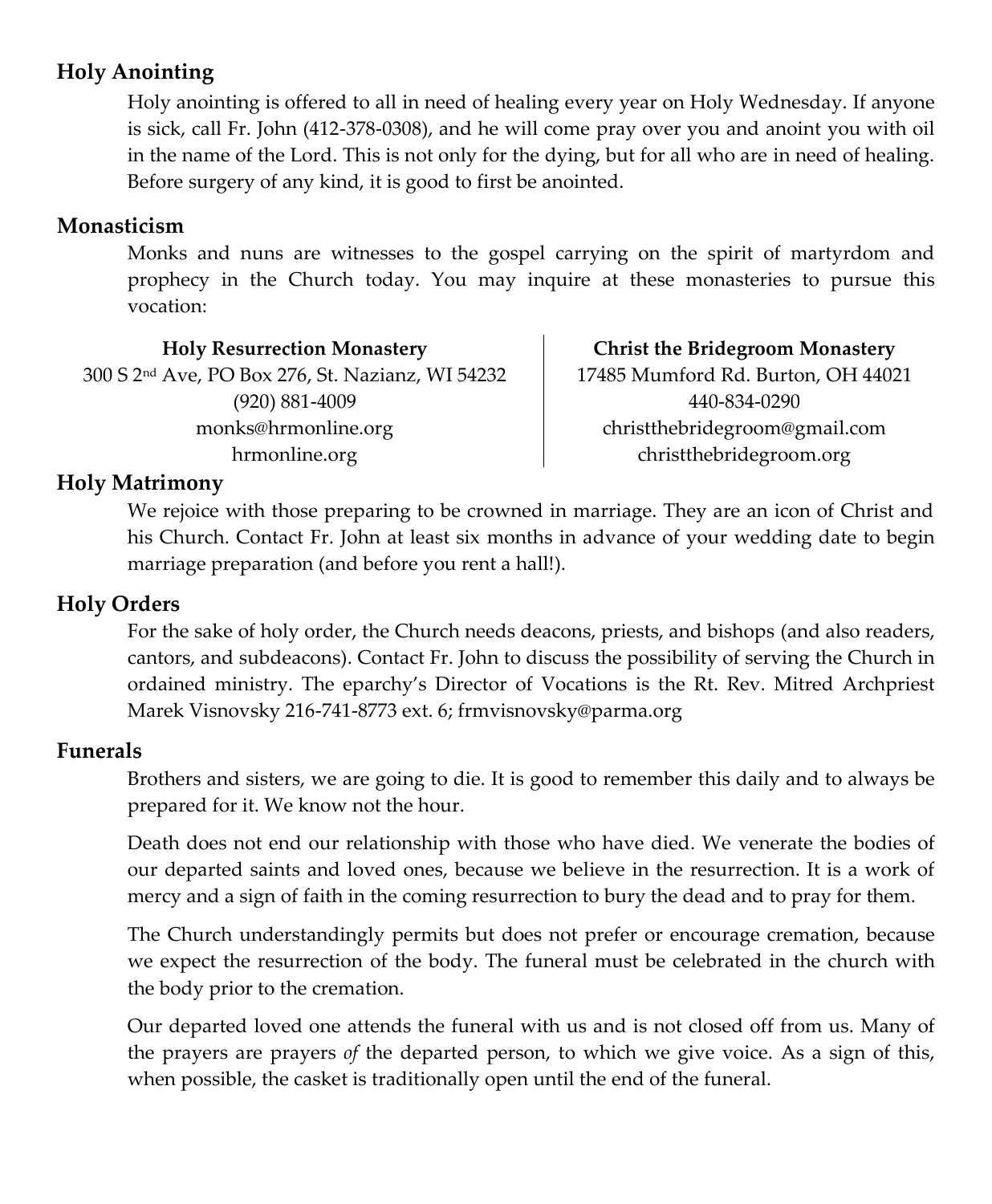Sunday, December 22, 2019 THE SUNDAY BEFORE THE NATIVITY. THE SUNDAY OF THE ANCESTORS. Tone 3 The Holy Great Martyr Anastasia (304).

*VespersParamia:* Genesis 14:14-20 • Deuteronomy 1:8-11, 15-17 • Deut. 10:14-21. *6th Resurrectional Matins Gospel:* Luke 24:36-53. Hebrews 11:9-10, 17-23, 32-40. Matthew 1:1-25.

**8:00am Matins 9:45am Third Hour 10:00am Divine Liturgy** *- for the people of the parish +Amy & +Joseph Laus, from Sarah Marron (12-17) +David Himick, from Faith Himick (12-21)*

Reader: Debra Grega

**12:30pm Vespers**

Monday, December 23, 2019



Pre-festive Day of the Nativity. The Holy Ten Martyrs of Crete (250).

Commemoration of the Dedication of the Great Church of Holy Wisdom in Constantinople.

Hebrews 3:5-11, 17-19. Mark 10:46-52.

Tuesday, December 24, 2019



Vigil of the Nativity. The Holy Great Martyr Eugenia (262).

**7:00am Office of Readings** *(from Royal Hours)*

Decorate the Church for Christmas!

**5:00pm Vespers with the Divine Liturgy of St. Basil** *for Christmas*

 *- for the people of the parish +Manouk Mykeloff & +John & +Elizabeth Sabo, from Kathleen Mykeloff (12-20)*

*7:00pm Holy Supper – all are welcome!*

**10:00pm All-Night Vigil** *for Christmas (Great Compline & Matins)*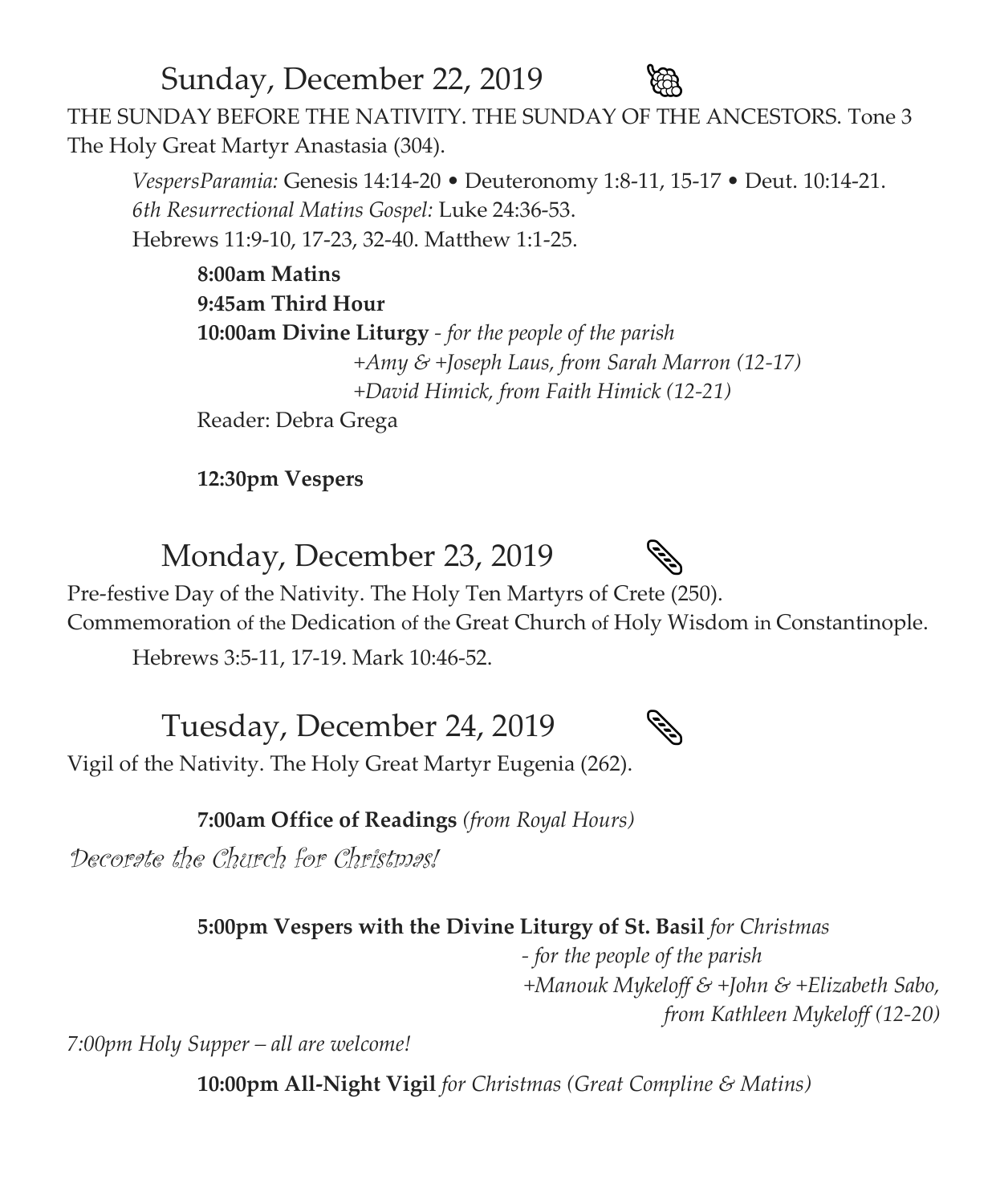### Wednesday, December 25, 2019

THE NATIVITY OF OUR LORD, GOD AND SAVIOR JESUS CHRIST.

*Vespers Paramia:* Genesis 1:1-13 • Numbers 24:2-3. 5-9, 17-18 • Micah 4:6-7; 5:2-4 • Isaiah 11:1-10 • Baruch 3:35-4:4 • Daniel 2:31-36, 44-45 • Isaiah 9:6-7 • Isaiah 7:10-16a; 8:1-4, 8b-10

Hebrews 1:1-12. Luke 2:1-20.

*Matins Gospel:* Matthew 1:18-25 Galatians 4:4-7. Matthew 2:1-12.

> **9:45am Third Hour 10:00am Divine Liturgy of St. John Chrysostom** *for Christmas - for the people of the parish*

**6:00pm Vespers** *for the Theotokos* **7:00pm Divine Liturgy** *for the Theotokos +John Siko, from Jason & Steven Siko* 

### Thursday, December 26, 2019

. Synaxis of the Theotokos & Ever-Virgin Mary. Holy Martyr Euthymius, Bishop of Sardis.

Hebrews 7:1-6. Mark 11:27-33.

**6:00pm Vespers 7:00pm Divine Liturgy** *for St. Stephen – with patronal procession +Stephen Lazlo Kastura, from R.C. Johnston* 

Friday, December 27, 2019 *no fasting!* THE HOLY APOSTLE, FIRST MARTYR AND ARCHDEACON STEPHEN.

Our Venerable Fr. & Confessor Theodore, Brother of Theophane the Hymnographer (845).

Hebrews 7:18-25. Mark 12:1-12.

**7:00pm Vespers** *- followed by Confessions*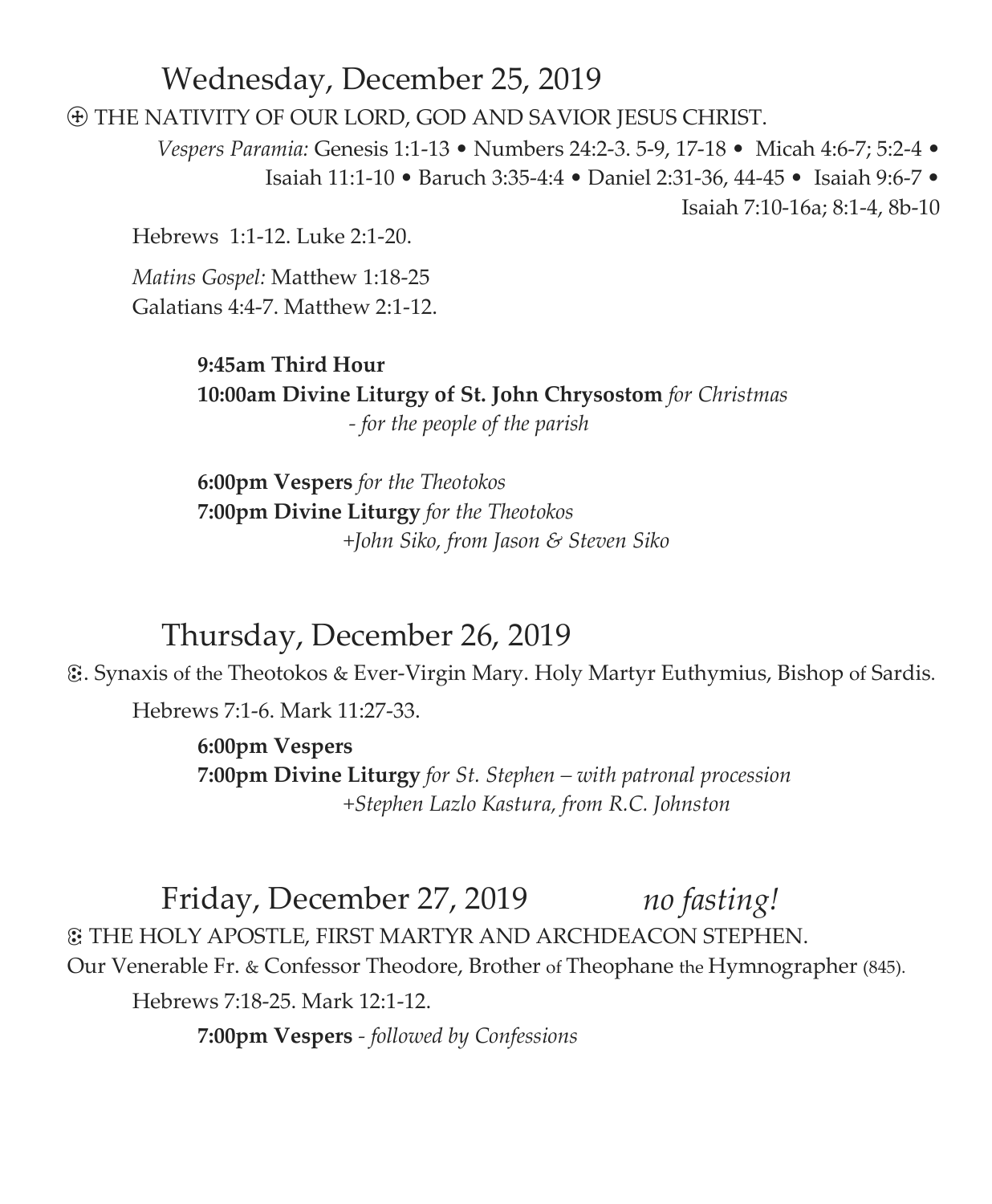# Saturday, December 28, 2019

Saturday after the Nativity. Post-festive Day of the Nativity. The Holy Twenty-thousand Martyrs of Nicomedia (302). The Blessed Martyr Gregory Khomyshyn, Bishop of Stanislaviv (1945).

1 Timothy 6:11b-16. Matthew 12:15-21. Ephesians 2:11-13. Luke 17:3-10.

**9:45am Third Hour 10:00am Divine Liturgy**

 *intention of George and Irene Durisin, from Irene Jane Semak* 

**5:00pm Great Vespers** *- followed by Confessions*

# Sunday, December 29, 2019

THE SUNDAY AFTER THE NATIVITY. Tone 4 THE COMMEMORATION OF THE HOLY AND JUST JOSEPH THE BETROTHED, DAVID THE KING, & JAMES THE BROTHER OF GOD. Holy Innocents killed by Herod in Bethlehem. Ven. Fr. Marcellus, Hegumen of the Akimetes (486).

*7th Resurrectional Matins Gospel:* John 20:1-10. Galatians 1:11-19. Matthew 2:13-23. Colossians 3:4-11. Luke 19:1-10.

**8:00am Matins 10:00am Hierarchical Divine Liturgy** *with Subdiaconal Ordination*

> *- for the people of the parish +John Siko, from Jason & Steven Siko (12-26) +Stephen Lazlo Kastura, from R.C. Johnston (12-27) intention of George and Irene Durisin, from Irene Jane Semak (12-28)*

*Come to hall for a luncheon after the Divine Liturgy!*

#### **5:00pm Vespers**

#### **LEGEND**

- Great Feast
- Feast with an All-night Vigil
- $\div$  Feast with the Polyeleos at Matins
- . Feast with the Great Doxology at Matins
- Feast with Six Stichera at Vespers

 by tradition, a strict fast day (no meat, dairy, eggs, fish, wine, or oil)



 by tradition, a fast day permitting wine and oil. (no meat, dairy, eggs, or fish)



by tradition, a fast day permitting fish, wine, and oil (no meat, dairy, or eggs)



by tradition, a fast day permitting dairy, eggs, fish, wine, and oil (no meat)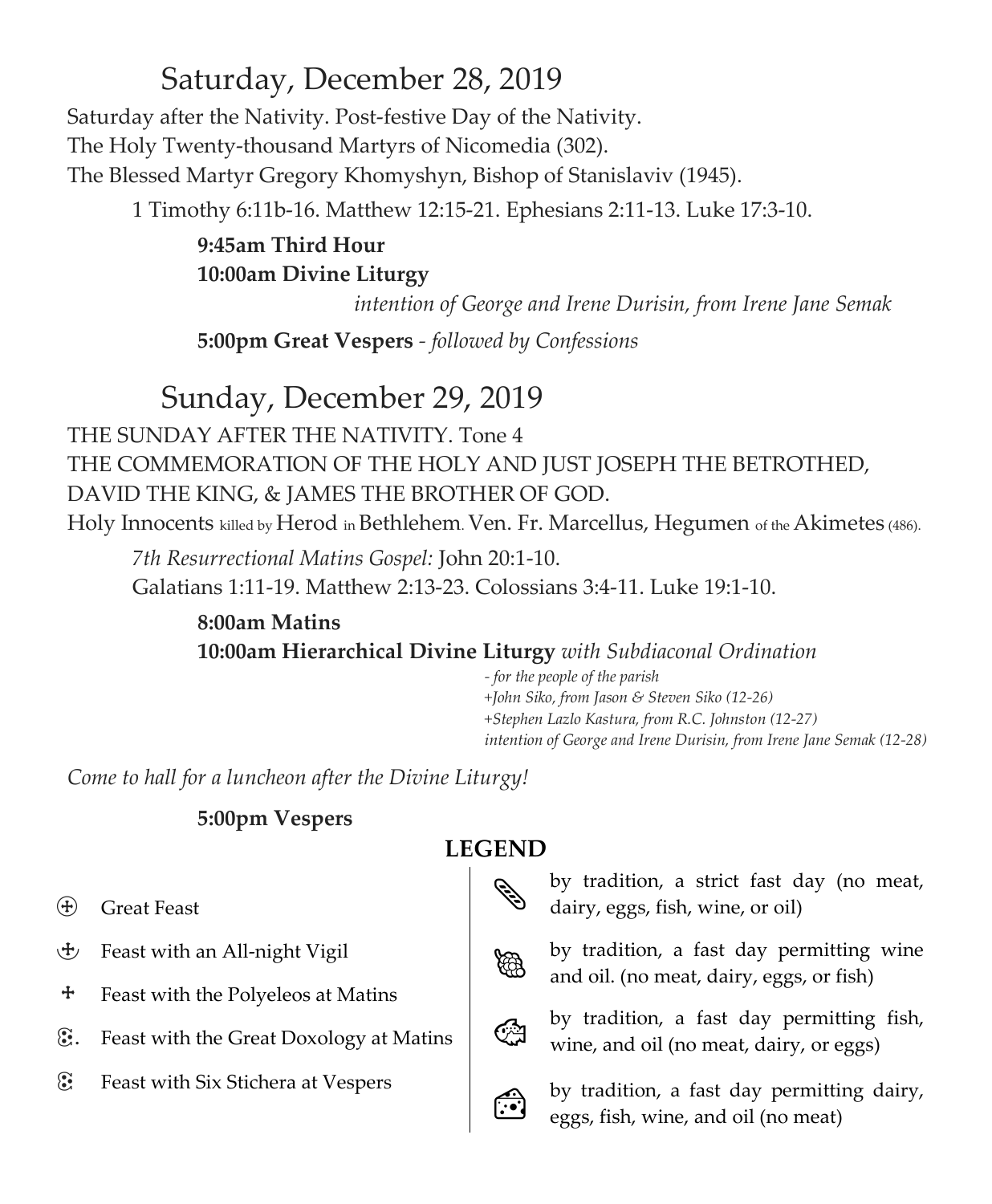# Decorating for Christmas!

We have decorated with real trees and red pointsettias for the Phillip's Fast. On Christmas Eve, we will add white pointsettias to the red and fill the trees with lights and decorations in celebration of Christmas!

Thank yout all who have donated an ornament! These ornaments donated by all the various members of the parish become a representation of our community rejoicing together in celebration of the birth of our Lord. It's not too late! You can even bring an ornament in on Christmas Eve or Christmas Day and hang it on the tree yourself, as some have talked about doing. Because these ornaments will be in the church, they should be of a sacred character.



# We're Making a New Parish Directory!

The photo shoots are complete. Thank you to all who participated! If you did not have your picture taken here, please submit your picture (digitally, if possible) to be included in the directory.

# Subdiaconal Ordination

Bishop Milan will be coming to ordain Michael Kunitz to the Subdiaconate at the Divine Liturgy on Sunday, December 29<sup>th</sup>

*Come to hall for a luncheon after the Divine Liturgy!*



### **St Nick's Annual Carpathian Mountain Potluck**

Saint Nicholas, Clinton Township

On Saturday, **January 4**, St Nick's will be having its annual Potluck Party, hosted by the Carpatho-Rusin Cultural Society of Michigan. The evening's events will begin with a panachida for deceased members after the 4:00 pm Divine Liturgy, with the potluck immediately following in the church hall. Entertainment will include traditional Rusin/Slovak/Hungarian songs by the Beskidy Folk Ensemble, and cantor-led singing of our traditional Kol'ady (Christmas carols), in both English and Slavonic. Ethnic dress is encouraged to add to the European atmosphere of the evening, but not required. As always, other parishes are encouraged to attend. For more information, please see our website, www.stnicksdetroit.com, or contact the parish office (586)-791-1052, or e-mail Anne Nagrant: [RusynSocietyMichigan@yahoo.com.](mailto:RusynSocietyMichigan@yahoo.com)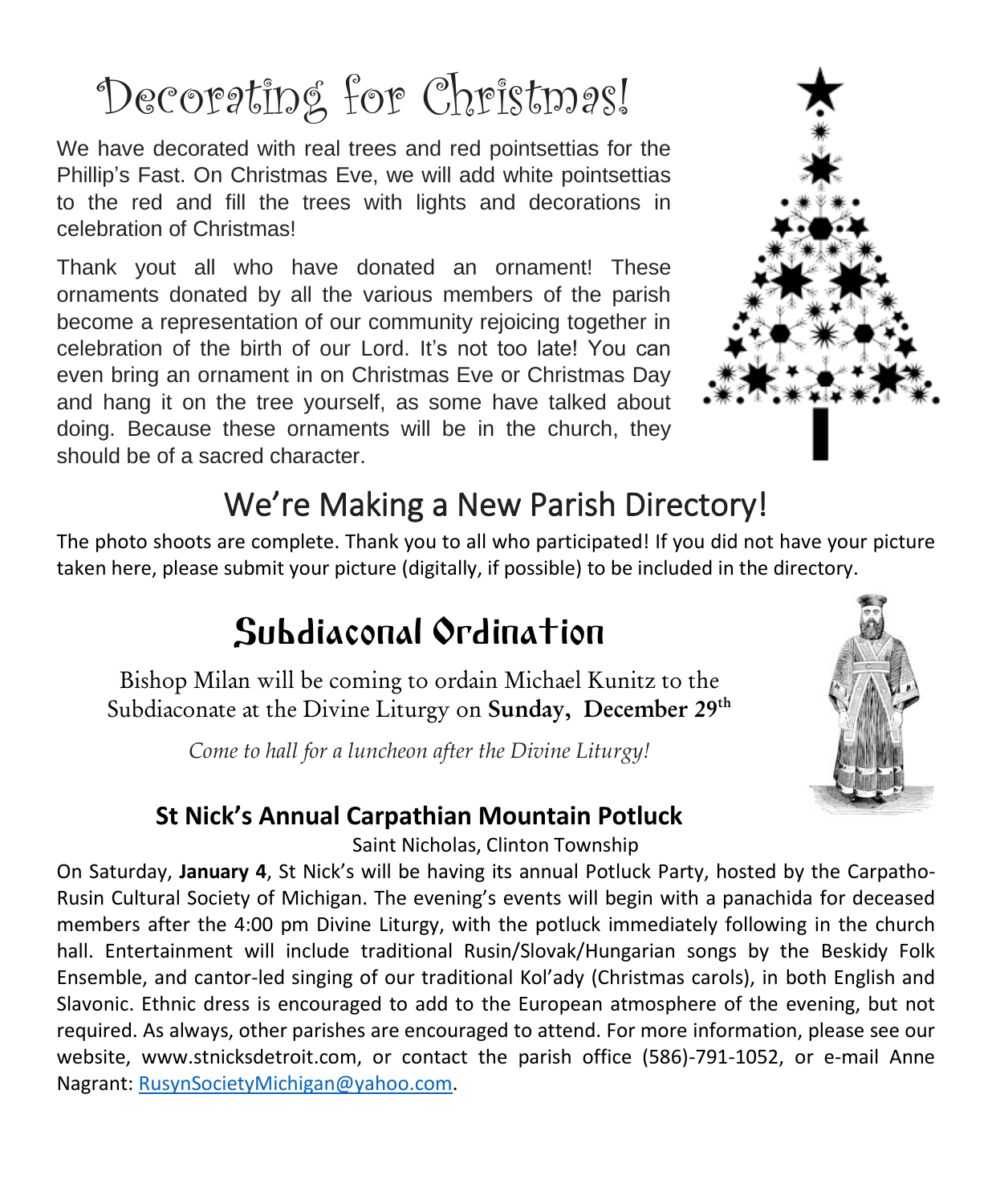# Byzantine Book Club

You are invited to join a book club! Most Mondays from 7 – 9 pm at Fr. Deacon Lawrence & Pani Mary Hendricks' home. Now's a great time to join, because they've just finished one book and will best starting a new one. Their next meeting is Monday, January 13, 2020, at 8461 Barrington Drive, Ypsilanti, MI 48198. The new book is: *Encounter: Experiencing the Divine Presence. "*Come and see. Consider how life in Christ is the only true source of lasting happiness. Experience a God who is always near. Discover or re-discover a faith that is ever ancient, ever new. Christ is the true light that has come into the world and darkness cannot overcome it."



# Monthly Chant Practice

"Cherish the beauty of our *prostopinije*, our liturgical chant. We constantly need to work on it" – Bishop Milan.

Toward this end, we have chant practices monthly, to which all are invited! In our Church, the congregation is the choir. You are in the choir, so it's good to practice. Our next practice will be on Tuesday, **January 21st** at 6pm.



The Guild will hold their annual Soup and Salad Lunch fundraiser on **Sunday, January 26th** after the Divine Liturgy. It's all you can eat, so come hungry!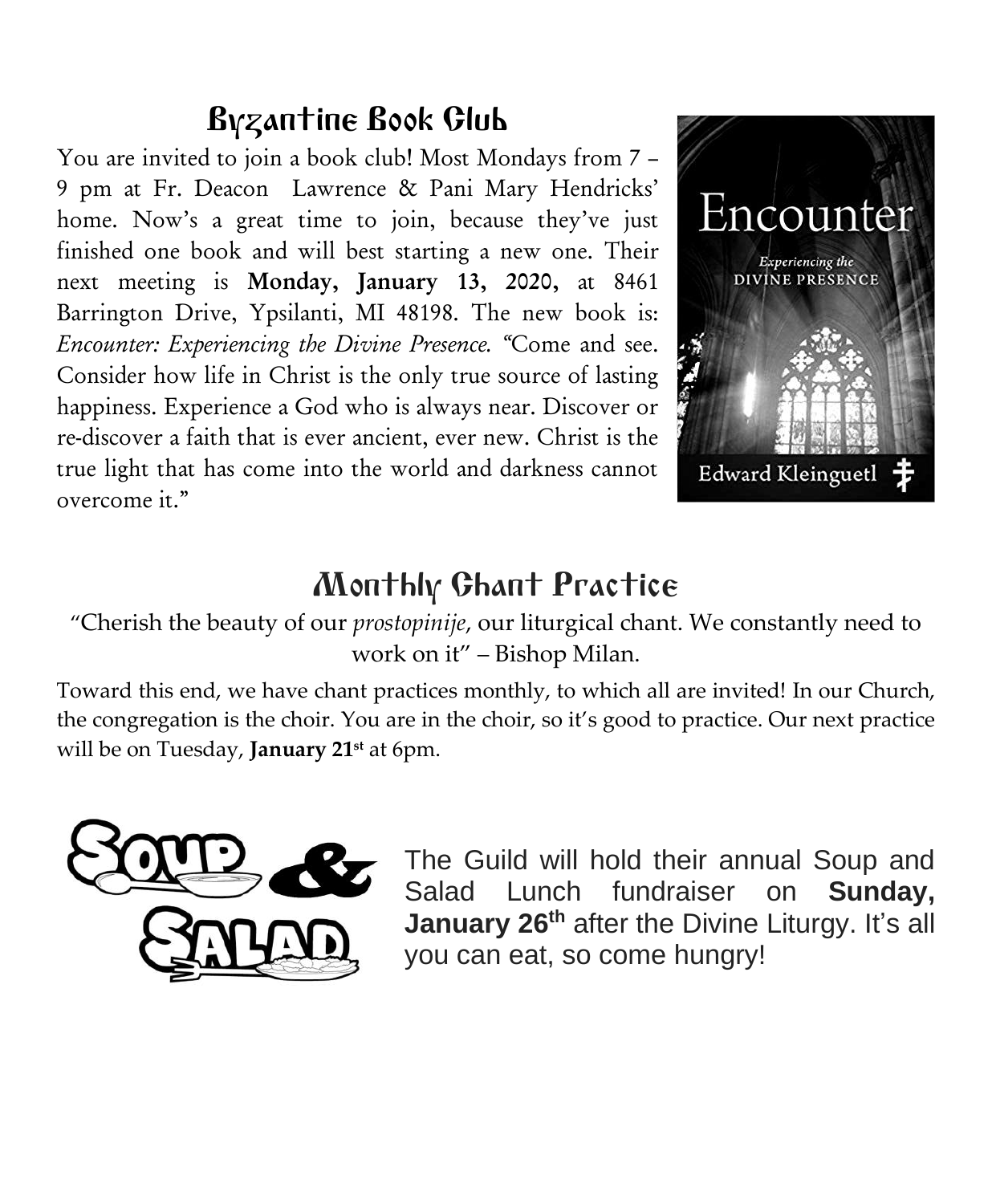

# **Annual Stewardship Appeal**

**The Feast of the Nativity of our Lord is this week** and through the liturgies of the Church we have been called to focus on the miracle of the *Incarnation* in the cave of Bethlehem. God the Father will give us the greatest gift in His Son this Christmas. How are you responding to God's gracious gift to us? How will you show your gratitude for the infant Christ?

As you complete your preparations for the Christmas Feast, please remember the Eparchy of Parma and the Church's many needs by contributing to the annual Stewardship Appeal. Visit parma.org/2020appeal to make your one-time or monthly donation through our secure website. Thank you for your generosity!

## **St. Stephen's goal this year: \$9,200**

As of the end of November, we have raised \$1,740 \$7,460 to go!

# *Christmas Flowers Offered in Memory of:*

Mr. & Mrs. Boulla Mike & Mary Cipko Bertha Grega John Grega Mike Grega Bea Gruscow Helen Humenik

Peter Humenik Irene & Vasil Koƶub Mary Polifko Jospeph Sutyak Wendell Myres Andrew Yatcko Helen Yatcko

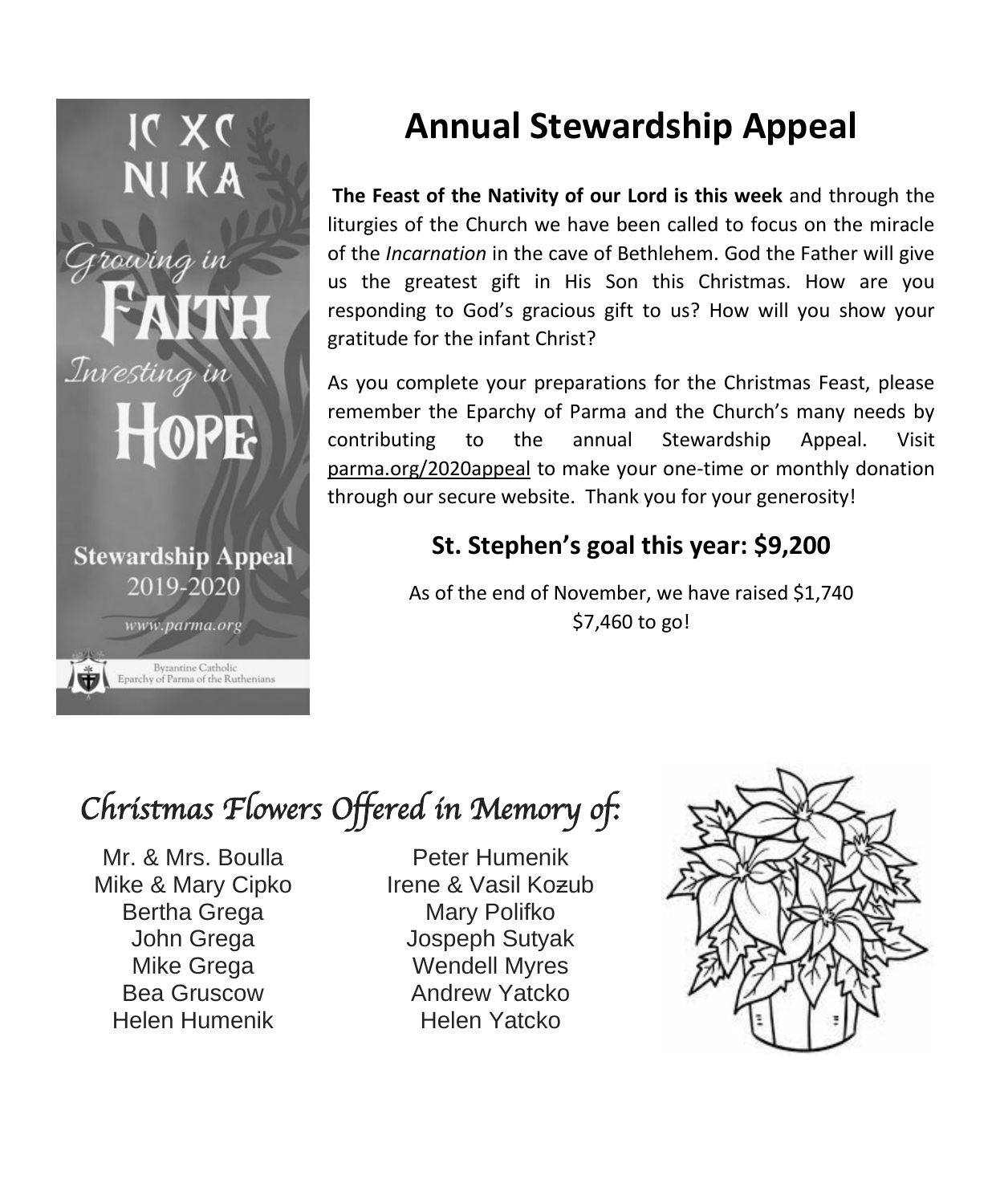

#### 5000 Rockside Rd. Suite 310, Independence, OH 44131 (216) 741-8773 parma.org

Bishop Milan Lach, S.J. *Bishop of Parma*

Rt. Rev. Mitred Archpriest Marek Visnovsky: ext. 6; frmvisnovsky@parma.org *Director of Vocations*

Laura Ieraci: ext. 3; horizons@parma.org *Editor of Horizons Newspaper*

Fr. Deacon William Fredrick: 216-469-1425; wfredrick@parma.org *Safe Environment Coordinator*

Dr. Sharon DiLauro Petrus: ext. \*; 330-958-9630 *Victim's Assistance Coordinator*

# **OPPORTUNITIES FOR SERVICE**

**Join the Guild!** The Guild is dedicated to caring for and beautifying our holy place and all the appointments for our Divine worship. All are welcome to join the Guild. They meet next on **Sunday, January 12<sup>th</sup>, after Divine Liturgy. Come and see!** 

**Join the workers!** Please join the workers every Thursday for our weekly parish work day.

**Join the cleaners!** Please contact Louise Dalbo to volunteer to clean the church for any particular week you're able. Or, get your name put in the rotation of regular church cleaners.

**The Raupp Family** is scheduled to clean the church this week. Many thanks to **the Dalbo Family** and to all who worked and cleaned these past two weeks. May God grant them many years!

## **CHARITABLE GIVING**

"I command you, you shall open wide your hand to your brother, to the needy, and to the poor" (Deut. 15:11).

Since our last contributions,

for the Church in Central & Eastern Europe, we have collected \$71 for the Catholic Home Missions, we have collected \$146 for the retirement of our religious sisters, we have collected \$212 for Catholic Charities of Southeast Michigan, we have collected \$111